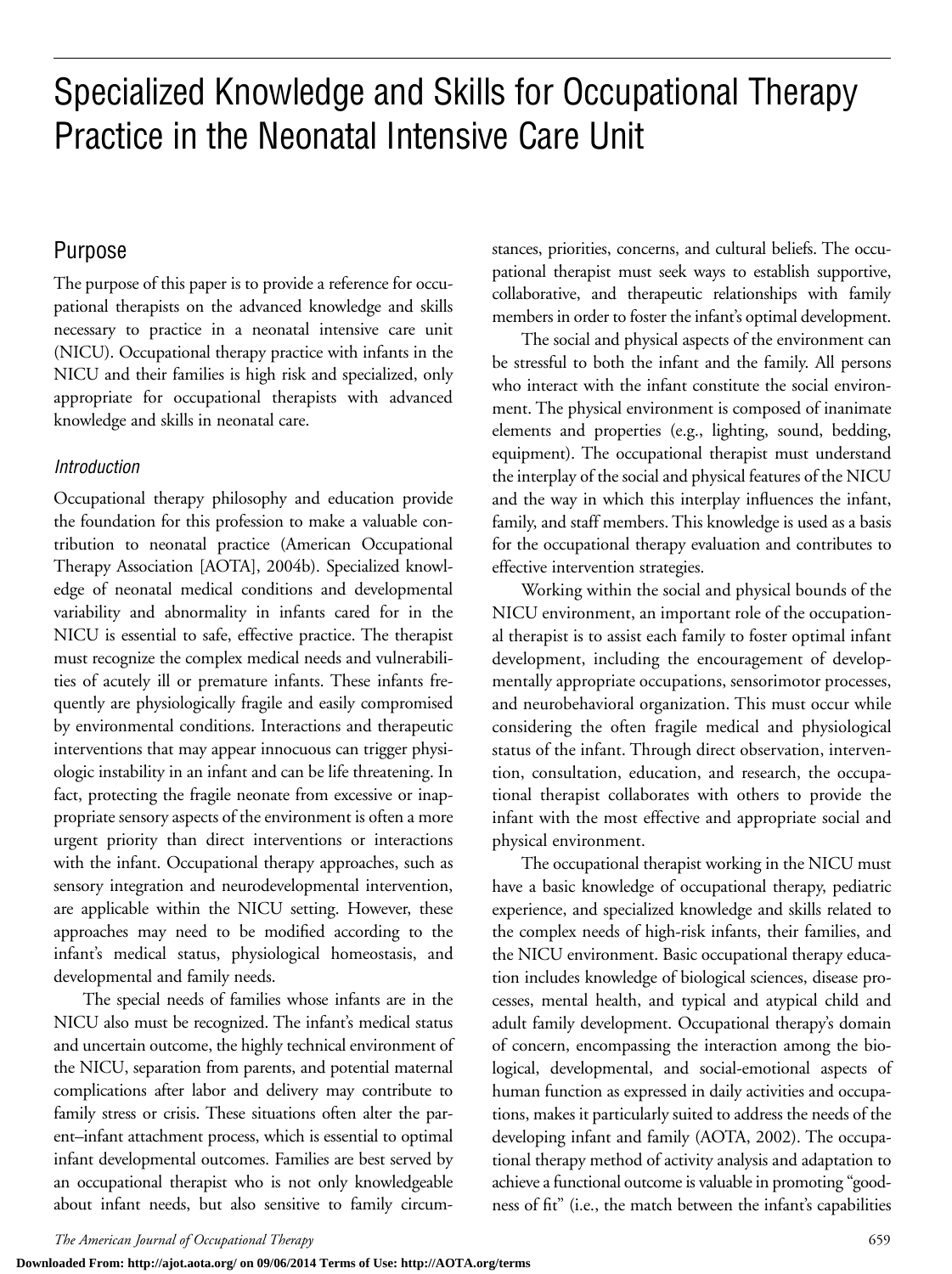and the physical and social environment), as there is often a mismatch between the NICU environment, parental expectations, and the infant's capabilities.

Experience in pediatric occupational therapy is essential for practice in the NICU. This experience provides a perspective on the continuum of typical and atypical child development and on the significance of the family in the child's life. Experience in pediatric occupational therapy affords the practitioner opportunities for development of the critical thinking skills necessary for evaluation and intervention to promote competent occupational performance and emotional well-being of children and their families. Therefore, the therapist interested in practicing in the NICU should have experience in the following areas: pediatric occupational therapy with infants and young children, longitudinal follow-up of infants treated in the NICU, and collaboration with families.

In addition to basic occupational therapy education and pediatric experience, the occupational therapist working in the NICU requires advanced knowledge and skills to provide complex interventions to critically ill neonates and their families. These interventions require continuous evaluation and a dynamic approach to intervention planning. They also require knowledge of grief reactions, social structures, attachment, medical procedures, and other issues relating to the health and well-being of the family unit. Intervention in the NICU context is not a recommended area of practice for occupational therapy assistants because such knowledge and skills are beyond the scope of their practice. Since practice in the NICU requires advanced-level expertise and clinical reasoning, this area of practice also is not recommended for entry-level occupational therapists or occupational therapists who do not have the pediatric experience described above. Extensive continuing education; mentoring by an occupational therapist experienced in neonatal care; and graded, closely supervised, mentored practice are recommended for any occupational therapist entering neonatal practice. Supervision often is required until the therapist demonstrates competency in working with infants and their families in the NICU environment (AOTA, 2004a).

The specialized knowledge required for practice in the NICU includes familiarity with relevant medical conditions, procedures, and equipment; an understanding of the individualized developmental abilities and vulnerabilities of infants; an understanding of theories of neonatal neurobehavioral organization; working knowledge of family systems, early social–emotional development, infant mental health, and NICU ecology; and an understanding of multidisciplinary team collaboration. Most importantly, the NICU therapist must have a clear understanding of the manner in which these factors interact to influence

behavior. The occupational therapist develops the necessary skills through continuing education and supervised mentored clinical experience in evaluation and intervention specific to the NICU. Neonatal practice requires advanced clinical reasoning skills. These skills include the flexibility to recognize and respond to unfamiliar situations and nuances of behavior, the ability to anticipate future directions of intervention, and the ability to perceive the clinical condition as a whole. The occupational therapist in the NICU applies these competencies with regard to the infant; the infant's family and caregivers; and the NICU environment, including staff. Specifically, the occupational therapist in the NICU designs an individualized intervention plan in collaboration with the family and others that incorporates the family's priorities and NICU contexts along with the individualized needs of the infant. This requires understanding the occupations and activities valued by families and the NICU culture; defining what factors limit each infant's participation or engagement in those occupations and activities; identifying factors that would constitute readiness for engagement in occupations and activities; and finally, delineating what physical and/or social environmental supports will maximize participation for both the infant and the family in the short term and in the long term.

Maintenance of clinical competency and an evidencebased approach to practice are both vitally important in the rapidly changing field of neonatology. Clinical competence can be sustained through regular supervision or a mentoring relationship, participation in peer study groups, reflective process, and formal and informal continuing education. An evidence-based approach to practice necessitates ongoing critical review of the relevant research, literature, and clinical tools available in this rapidly changing field of practice. An occupational therapy practitioner is knowledgeable about evidence-based research and applies it ethically and appropriately to the occupational therapy process (AOTA, 2005).

# Knowledge and Skills: The Infant, Family, and NICU Environment

The following information identifies the knowledge and skills needed to function as an occupational therapist in the NICU. This information is organized under the three main areas of occupational therapy concern described previously: the infant, the family, and the NICU environment.

# *The Infant*

To be competent, the occupational therapist has to have an in-depth understanding of approaches to evaluation and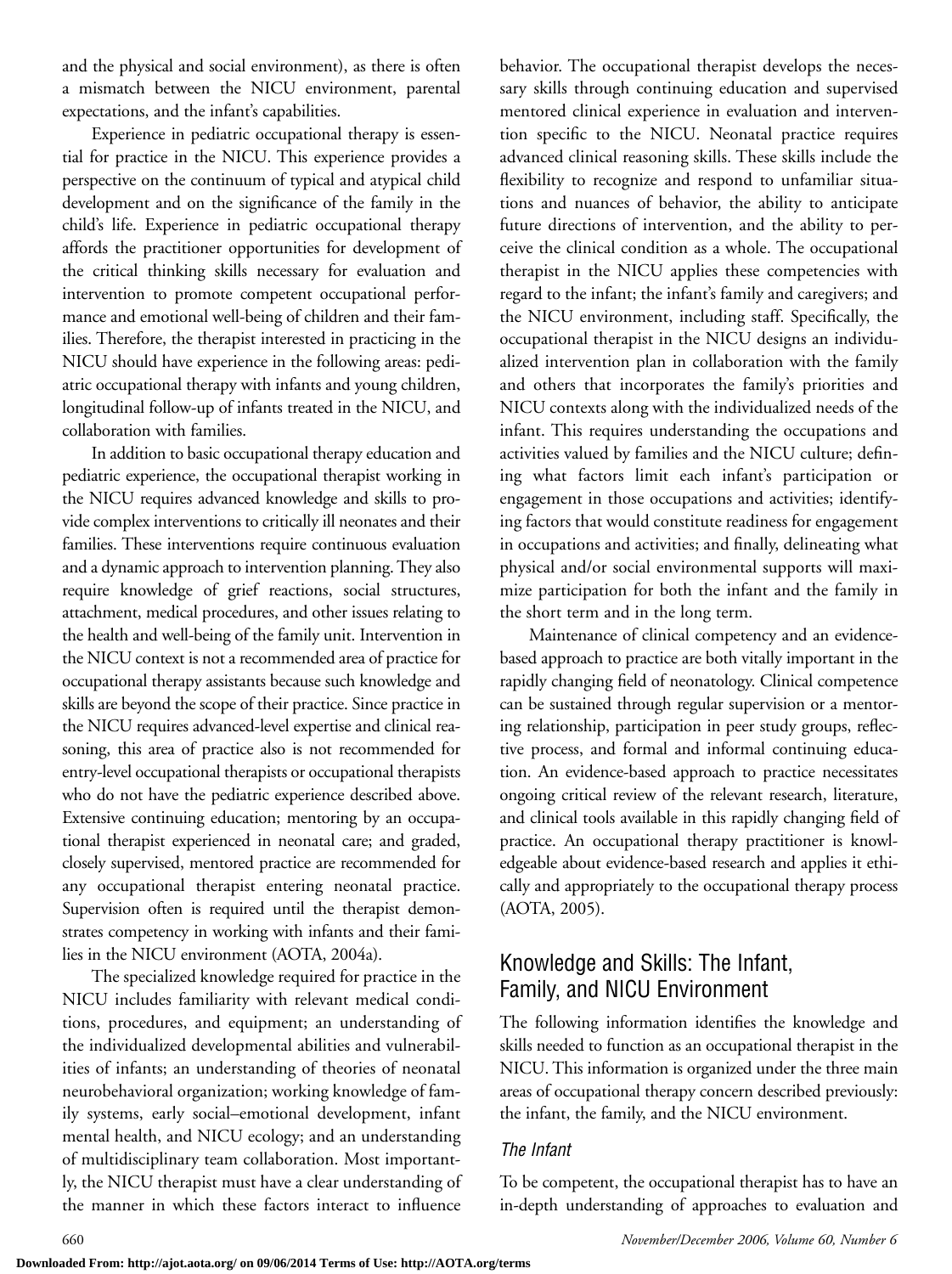intervention, including use of a developmentally supportive consultative model of service delivery. These approaches are presented in the literature specific to occupational therapy, neonatology, psychology, and infant and family studies. In addition, the therapist has to have a thorough understanding of medical factors and the potential risks they pose to normal fetal and infant growth and development. The therapist must understand and critically analyze this information within the context of occupational therapy practice and the specific philosophy of the NICU in which the occupational therapist works. The therapist develops an evaluation plan that includes use of appropriate standardized tools, parent or caregiver interviews, and observations of infant adaptation to the social and physical environments. The occupational therapist, in conjunction with the family and medical caregivers, then develops appropriate intervention strategies, individually suited to each infant and family.

For clarity in this paper, infant behavior is discussed separately from family and environmental concerns. However, in program implementation, the infant is assessed and treated within the context of the family and the NICU environment.

The following is a comprehensive outline of the essential knowledge base that an occupational therapist must possess for working with NICU infants.

- I. Medical knowledge base as the foundation for understanding infant behavior
	- A. General information
		- 1. Medical terminology and abbreviations used in the NICU
		- 2. Basic principles, uses, and potential complications of the medical equipment and procedures, including precautions and implications for the therapist and infant
		- 3. Medical complications frequently encountered, including pathophysiology, risks, precautions, and prognoses associated with specific conditions.
	- B. Specific knowledge
		- 1. NICU equipment
		- 2. Diagnostic procedures
		- 3. Medical procedures
		- 4. Nursing procedures and routines
		- 5. Respiratory support
		- 6. Thermoregulatory support
		- 7. Nutritional support
		- 8. Medication effects
		- 9. Infection control
		- 10. Institution-specific policies and procedures.
- II. Factors that may influence infant and child development A. Prenatal
	- 1. Maternal and fetal complications during pregnancy
	- 2. Genetic disorders, congenital anomalies, syndromes, isolated defects
	- 3. Teratogens (e.g., licit and illicit drug exposure, radiation, environmental contaminates)
	- 4. Infectious diseases (e.g., rubella, cytomegalovirus, herpes, toxoplasmosis, HIV)
	- 5. Social risk factors (e.g., poverty, inadequate support, stress, environmental toxins).
	- B. Perinatal
		- 1. Maternal complications during delivery
		- 2. Neonatal complications during delivery
		- 3. Gestational age and birth weight.
	- C. Postnatal conditions and complications
		- 1. Respiratory
		- 2. Cardiovascular
		- 3. Neurologic
		- 4. Sensory
		- 5. Orthopedic
		- 6. Gastrointestinal
		- 7. Metabolic
		- 8. Hemolytic
		- 9. Dermatologic
		- 10. Infectious disease
		- 11. Iatrogenic complications.
- III. Knowledge of the developmental course, abilities, and vulnerabilities of infants in the NICU
	- A. Differences in body structure and body functions, developmental progression, variations, deviations, and abnormalities in infants in relation to preterm, term, or postterm birth and/or prenatal, perinatal, or postnatal factors
		- 1. Infant neurobehavioral organization
			- a. Physiologic (e.g., cardiorespiratory)
			- b. States of arousal
			- c. Regulatory abilities
				- Sleep and waking states
				- Circadian rhythms
				- Typical and atypical patterns
				- Self-regulation
				- External regulation
				- Medication effects/side effects
			- d. Neurosocial (e.g., attention, interaction).
		- 2. Sensory development and processing of sensory information
			- a. Sequential developmental progression in utero and adaptations to the extra-uterine environment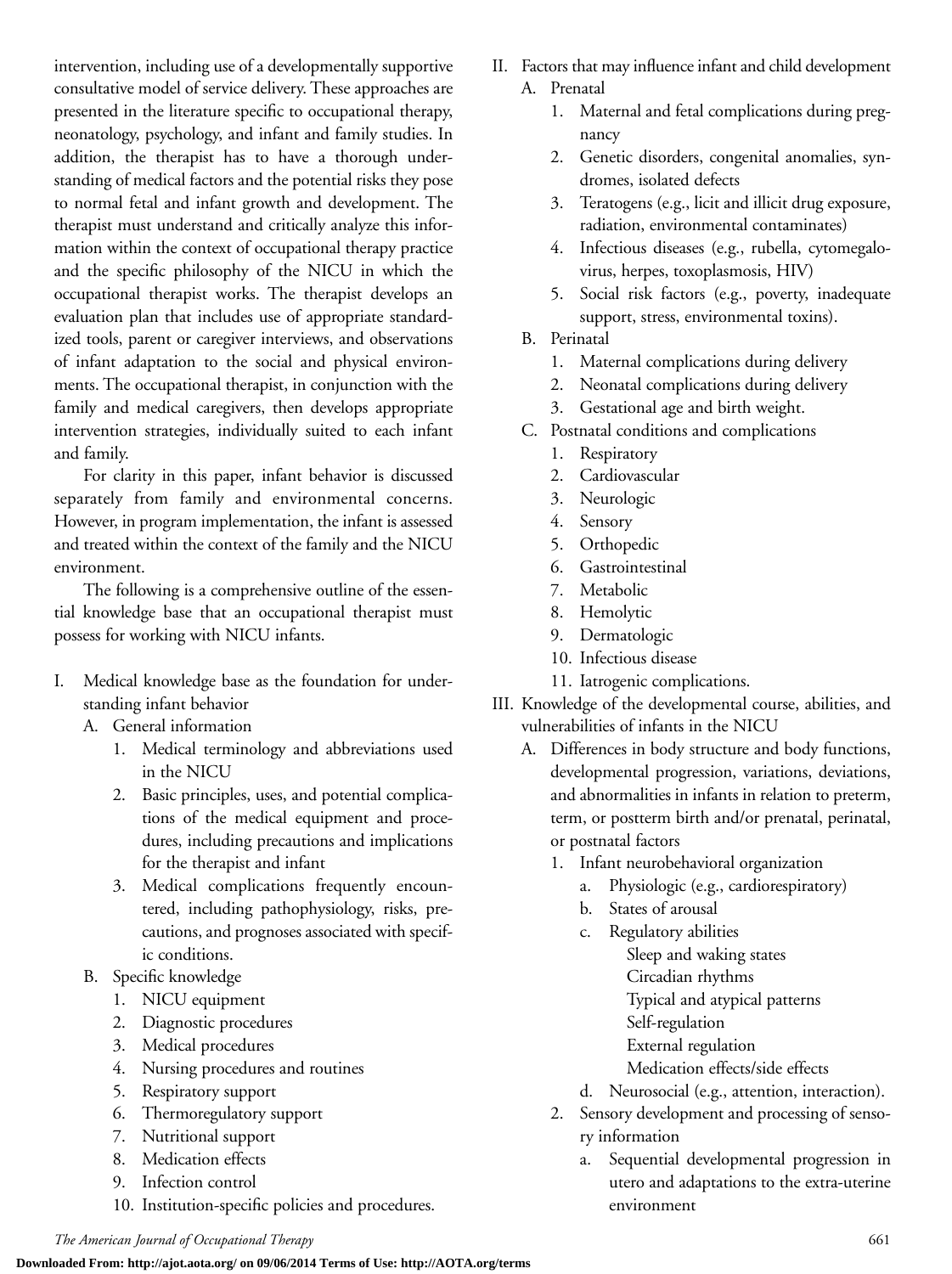- b. Thresholds for stimulation within the sensory systems: tactile, vestibular, proprioceptive, visual, auditory, olfactory, gustatory
- c. Responses: arousal, attention, modulation, transition, range, decompensation
- d. Sensory acuity.
- 3. Motor function
	- a. Neuromotor development, including, but not limited to, muscle tone, posture, quality of movement, reflexes and reactions, and motor control
	- b. Biomechanical factors, including, but not limited to, active and passive range of motion, strength, and orthopedic status.
- 4. Social–emotional development
	- a. Early communicative cues
	- b. Self-regulation of interaction
	- c. Initial formation of attachment relationships
	- d. Temperament.
- B. Emerging competencies in infant occupation
	- 1. General factors that influence participation in daily life activities
		- a. Postconceptional age and weight
		- b. Physical and developmental maturation
		- c. Physiological status and medical conditions
		- d. Neurobehavioral organization
		- e. Sensory processing
		- f. Biomechanical and neuromotor function
		- g. Social interaction
		- h. Physical environment
		- i. Social environment.
	- 2. Specific activities
		- Ability to cope with and participate in caregiving
			- (1) Feeding process
				- (a) Modes (e.g., breast, bottle, tube)
				- (b) Function (e.g., ability to meet nutritional needs, physiologic cost, endurance)
				- (c) Oral–motor mechanism (e.g., structure, function, quality)
				- (d) Maturation of mechanical and neural control of sucking, swallowing, and breathing
				- (e) Relationship among nutritive and non-nutritive sucking, respiration, and oxygenation
				- (f) Positioning and handling
				- (g) Feeding readiness cues
- (h) Physiologic issues, such as metabolic and neurologic
- (i) Competency of the infant as a partner
- (j) Relationship with primary caregivers
- (k) Tolerance of oral–facial and intraoral sensations.
- (2) Bathing
- (3) Dressing and diapering
- (4) Medical routines and procedures.
- b. Engaging in nurturing interactions
	- (1) Skin-to-skin holding (kangaroo care)
	- (2) Physical and social dialogue
	- (3) Feeding.
- c. Interrelationship between medical and developmental domains
	- (1) Present conditions
	- (2) Future implications.
- IV. Knowledge of evolving developmental approaches in the NICU
	- A. Historical and current perspectives
		- 1. Supplemental stimulation
		- 2. Reduced stimulation
		- 3. Environmental neonatology
		- 4. Individualized developmental care
		- 5. Family-centered care
		- 6. Relationship-based approach.
	- B. Modification and integration of current pediatric occupational therapy frames of reference (e.g., sensory integration, neurodevelopmental therapy, coping, dynamic systems).
- V. Specific skills related to occupational therapy with infants in the NICU, including the ability to
	- A. Instruct, consult, and communicate with caregivers
	- B. Use NICU equipment appropriately and safely, including understanding of the purpose, basic operation, settings, and precautions of all relevant equipment
	- C. Conduct appropriate assessments
		- 1. Determine appropriate timing of infant assessments on the basis of the infant's medical and physiological status, postconceptional age, and NICU and family routines
		- 2. Select and administer formal and informal assessment procedures that are appropriate for postconceptional age and medical condition and that identify developmental abilities, vulnerabilities, and limitations in daily life activities and occupations as they are influenced by medical status and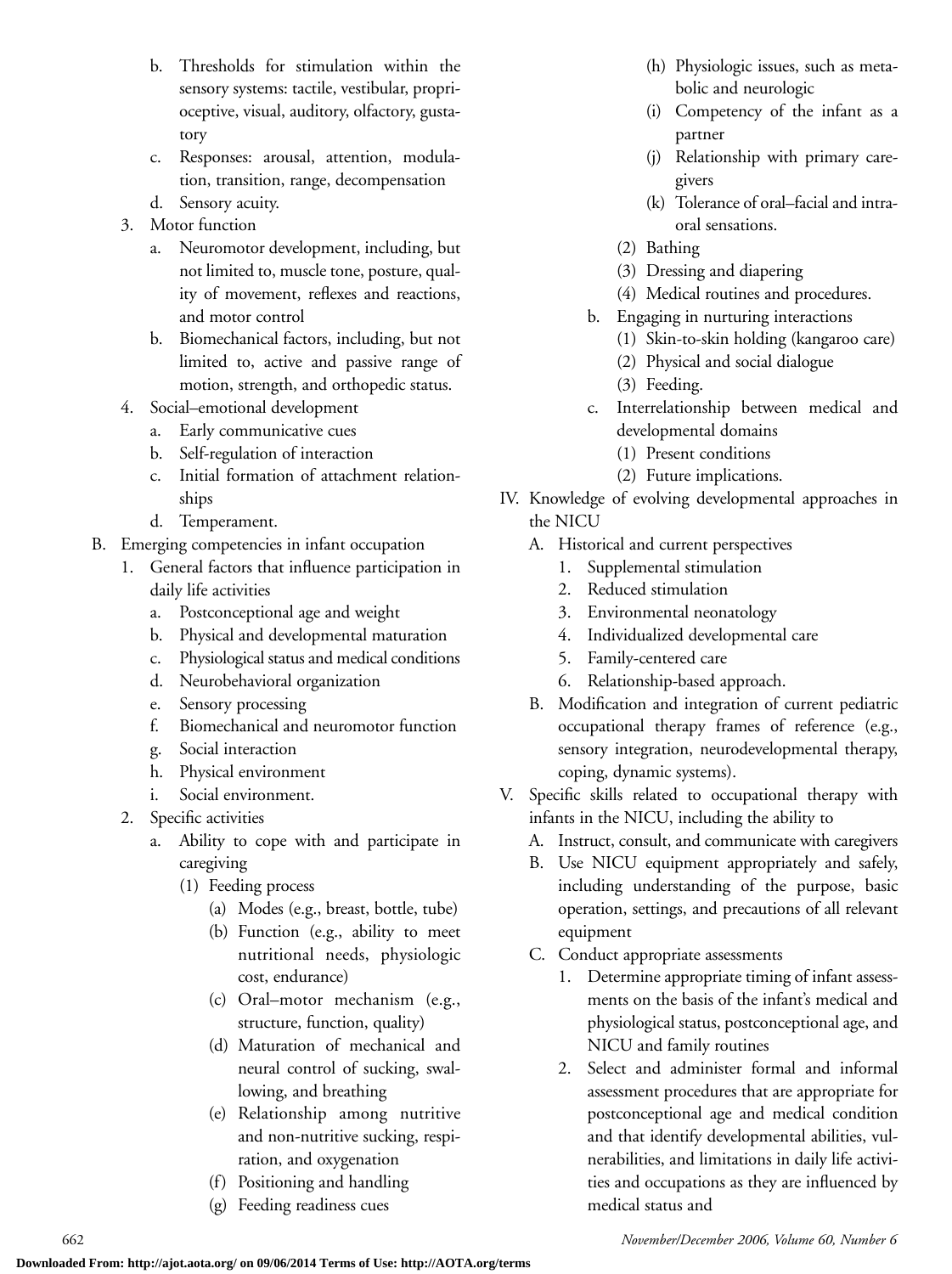- a. Neurobehavioral organization
- b. Sensory development and processing
- c. Motor function
- d. Pain
- e. Daily activity (e.g., feeding)
- f. Social–emotional development.
- 3. Assess the effects of physical environment, caregiving practices, positioning, and nurturance on the infant's neurobehavioral organization, sensory, motor, and medical status.
- D. Formulate an individualized therapeutic intervention plan that supports the infant's current level of function and facilitates optimal social–emotional, physical, cognitive, and sensory development of the infant within the context of the family and the NICU
	- 1. Determine appropriate timing of infant interventions on the basis of the infant's medical and physiological status, postconceptional age, and NICU and family bedside routines
	- 2. Modify sensory aspects of physical environment according to infant sensory threshold
	- 3. Participate with the infant and caregivers in occupational therapy interventions that reinforce the role of the family as the constant in the life of the infant and support the individual infant's medical and physiological status in order to
		- a. Enhance infant neurobehavioral organization
		- b. Facilitate social participation
		- c. Promote optimal infant neuromotor functioning and engagement in daily life activities
		- d. Promote developmentally appropriate motor function and engagement in daily life activities through the use of biomechanical techniques, when appropriate
		- e. Facilitate well-organized infant behavior through adaptation of infant daily life activities.
- E. Continuously observe and critically analyze subtle infant responses to the intervention program and modify as needed
- F. Collaborate with family, NICU staff, and other persons who potentially may have an impact on infant well-being to
	- 1. Create and maintain individualized developmental care plans
	- 2. Incorporate the occupational therapy program into NICU routines
- 3. Modify intervention and discharge plans considering anticipated infant outcome.
- G. Provide documentation that is objective, interpretive, thorough, and concise
- H. Formulate discharge and follow-up plans in coordination with the interdisciplinary team and community resources to meet the developmental needs of the infant and family.

# *The Family*

Parents and other family members are acknowledged to be the most important and consistent influence in the infant's life. Their occupational roles as primary caregivers and nurturers constantly need to be recognized and reaffirmed. Typically, parents are mediators of the infant's affective, sensory, and motor experiences. When an infant is hospitalized in the NICU immediately after birth, parents are not always able to play this mediation role. The bi-directional attachment process, which begins at delivery and in which both infant and parent play a part, can be disrupted. Since attachment provides a foundation for the infant's future development and independent function, its promotion is an important consideration for the occupational therapist. Therefore, the occupational therapist collaborates with family members, on-site and off-site, to facilitate the infant's optimal development, promote the parents' occupational roles, support parent–infant attachment, and ensure a successful transition from hospital to home and community.

The following outline summarizes the knowledge base that would enable an occupational therapist to provide services in the NICU from a family-centered perspective.

- I. Knowledge of the family as a basis for collaboration A. Family systems
	- 1. Family structure, occupational roles, cultural identification, beliefs, values, and practices
	- 2. Family resources: Sources and allocation (e.g., time, money, energy, social–emotional support)
	- 3. Family adaptation: Adjustment to adding a new family member, adjustment to stressful situations
	- 4. Needs, culture, and roles of family members, including siblings.
	- B. Adult learning styles
		- 1. Individual differences in learning
		- 2. Relationship between emotional state and learning capacities
		- 3. Changes in parental focus during NICU course.
	- C. Parent–infant interactions: progression and individual differences

*The American Journal of Occupational Therapy* 663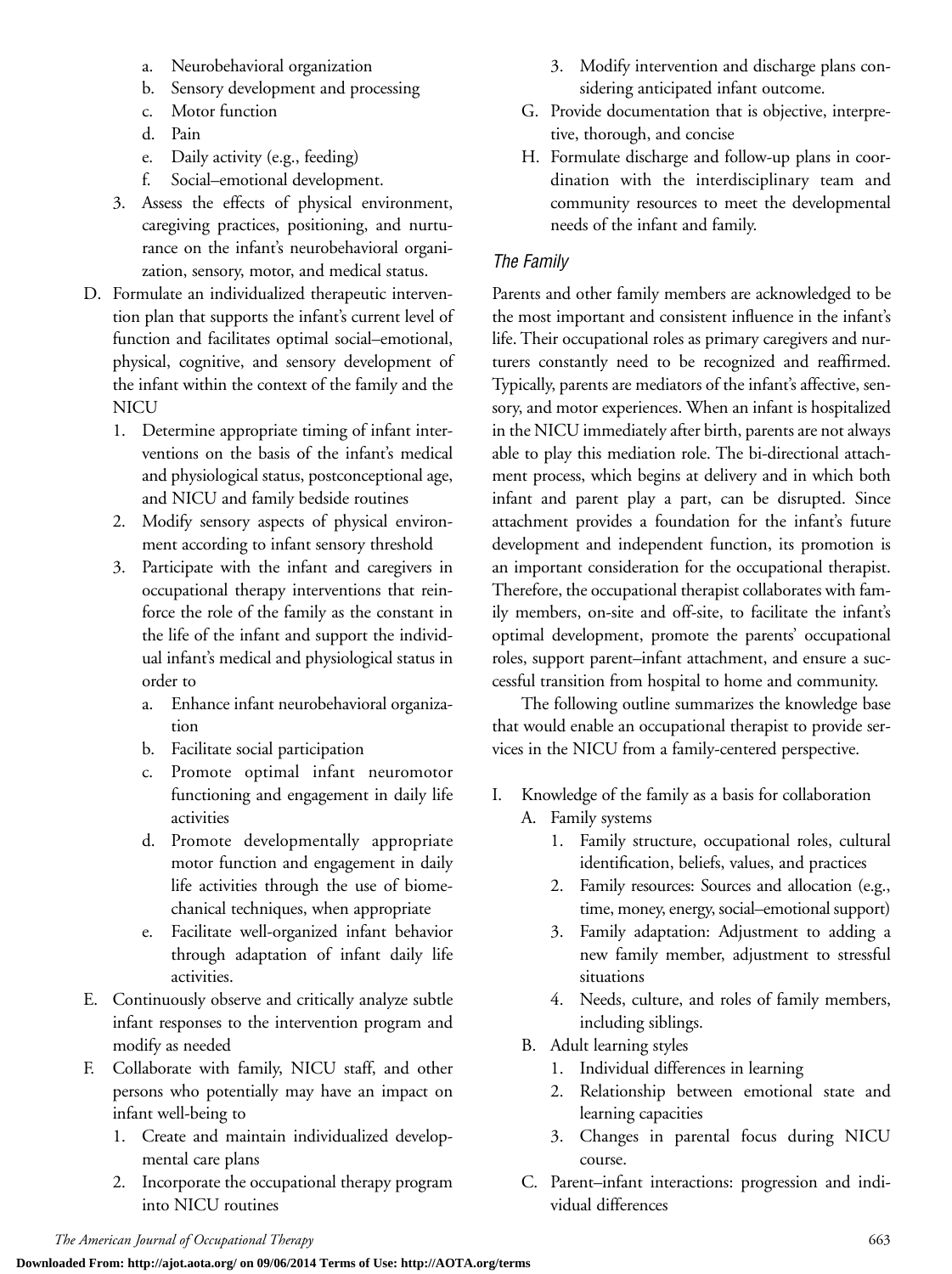- 1. Parents' role in the infant's early social–emotional development
- 2. Attachment as an ongoing two-way process between parents and infant, including the importance of attachment to later developmental function and the influence of hospitalization on parents and infants on the attachment process
- 3. Development of synchronous interactions
- 4. Importance of parents' learning to accurately observe, interpret, and respond to their infant's unique cues.
- D. The transition of the infant from hospital to home and community
	- 1. Possible stresses and difficulties inherent in the transition process for the infant and each family member
	- 2. Knowledge of community resources and local, state, and federal guidelines and services.
- II. Specific skills related to occupational therapy with families of infants in the NICU. The occupational therapist
	- A. Identifies family hopes, dreams, expectations, attitudes, knowledge, strengths, priorities, preferred communication styles, and skills regarding daily care, play, and other interactions with the infant
	- B. Identifies family members' learning styles
	- C. Assists parents in feeling comfortable with their infant and as parents to a new family member
	- D. Guides family members in observing and interpreting their infant's behavior and in adapting their own behaviors in response to the infant's cues to elicit appropriate sensory, motor, and social responses
		- 1. During daily life activities
		- 2. During interactions involving exploration, attention, and orientation
		- 3. While engaged in nurturing interactions.
	- E. Recognizes and acknowledges the infant's contribution and strengths in others' lives
	- F. Fosters successful parent–infant interactions via mutual problem solving, anticipatory guidance, modeling of behaviors, didactic and experiential education, and modification of the infant's environment
	- G. Integrates family observations and priorities in formulating occupational therapy intervention recommendations
	- H. Interprets and discusses occupational therapy evaluation findings in collaboration with the family
	- I. Adapts intervention approaches according to family culture, changing emotions, needs, and resources

that may be influenced by the infant's changing medical status or other circumstances

J. Formulates and implements a discharge and follow-up plan with the family and other team members to ensure a smooth transition to the community, integrating occupational therapy goals into the overall goals and priorities of the family.

# *The NICU Environment*

The neonate who is born prematurely or acutely ill is not well-adapted to the stressful and technologically complex environment of the NICU. This mismatch between the infant and the environment may have a deleterious effect on the infant's medical and developmental outcomes. Therefore, a primary intervention goal in the NICU is to provide the best match or fit between the infant and the NICU environment. Adapting or structuring the environment to enhance function is a well-accepted occupational therapy approach. However, this first requires knowledge of the various components of the environment as well as their interplay. The occupational therapist assesses the environment and collaborates with others to shape the infant's physical and social environment to provide a milieu of developmentally supportive care. The following competencies are essential:

- I. Knowledge of the unique sensory properties of the NICU and their relationship to each infant's neurobehavioral organization
	- A. *Tactile:* Timing, intensity, texture, handling for medical and nursing procedures, parent interaction
	- B. *Proprioceptive–vestibular:* Timing, intensity, handling for medical and nursing procedures, parent interaction
	- C. *Olfactory and gustatory experiences specific to the NICU* (timing, quality, intensity)
	- D. *Auditory:* Intensity, duration, timing, animate versus inanimate
	- E. *Visual:* Timing, ambient and focal light intensity, contents of visual field.
- II. Knowledge of the social environment and its relationship to each infant's neurobehavioral organization, including interactions and relationships among
	- A. Parents and infant
	- B. Extended family members and infant
	- C. Staff members and infant
	- D. Parents and staff members
	- E. Occupational therapist, parents, staff, and infant.
- III. Knowledge of the physical environment and its relationship to each infant's maturation and behavioral organization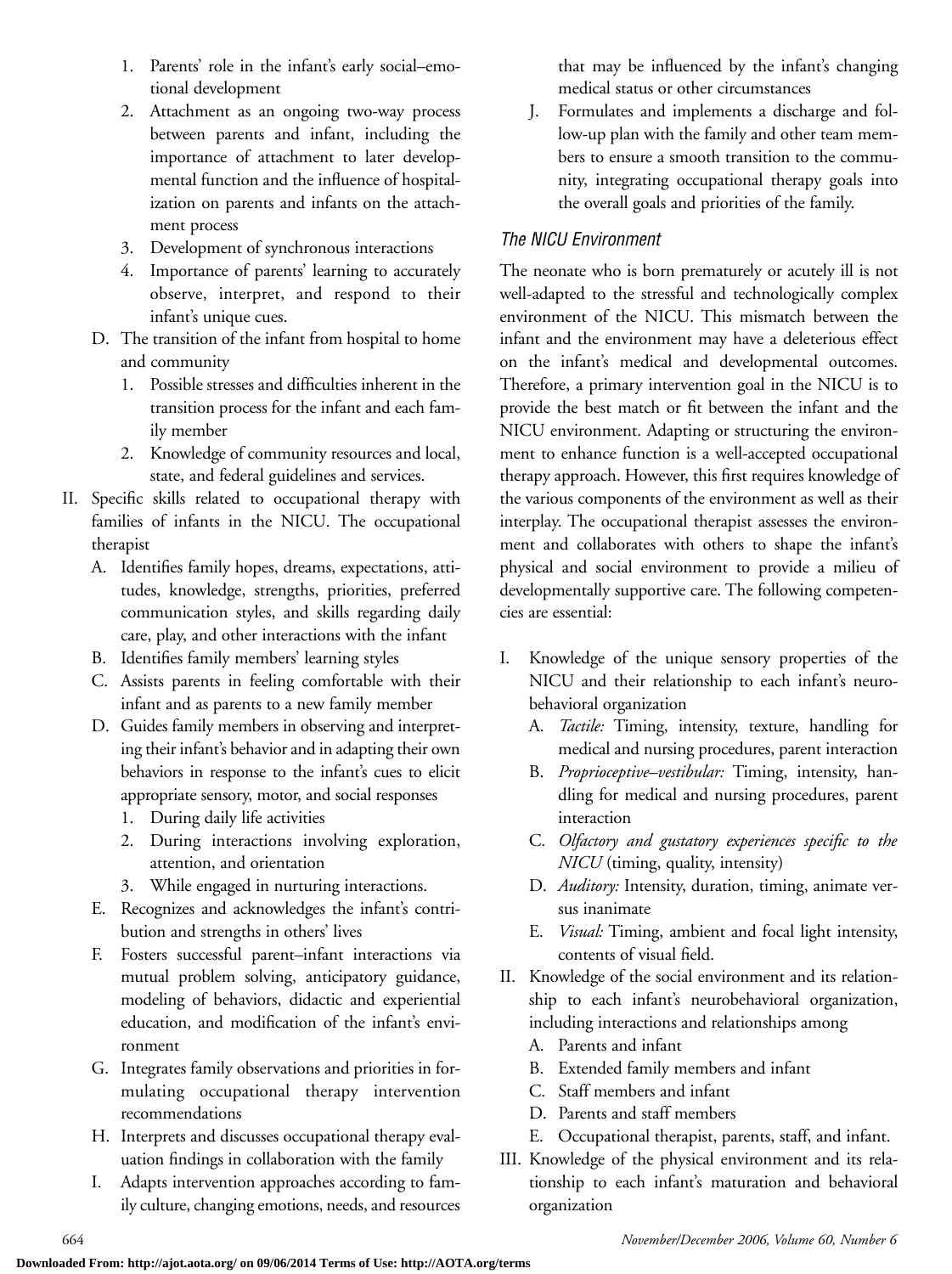- A. Medical equipment and procedures as described under the medical knowledge base section
- B. Frequency, timing, duration, quality, and intensity of sensory input from medical equipment and procedures
- C. Sensory input from equipment, procedures, and staff activities that is disruptive to the infant's neurobehavioral organization.

#### IV. Knowledge of the NICU culture

- A. The NICU's specific philosophy of care, including its particular orientation toward acute and chronic care of infants
- B. The team members' roles, functions, attitudes, and positions in the organizational structure of the individual NICU
- C. The influence of NICU stressors (e.g., census changes and subsequent staffing patterns)
- D. Communication patterns and structure, both formal and informal, among staff members and between family and staff members
- E. Spoken and unspoken rules of behavior
- F. The effect of the physical and social environments on staff performance and morale
- G. Hospital administrative policies (e.g., confidentiality).
- V. Specific skills related to occupational therapy in assessing and adapting the environment. The occupational therapist
	- A. Assesses the sensory aspects of the NICU physical and social environments and its effect on infant well-being
	- B. Develops intervention strategies in collaboration with the family, NICU staff, and other team members to adapt the environment in order to foster optimal infant development and family interactions
		- 1. Communicates with all levels of staff to establish rapport and develop team commitment to developmental and family goals
		- 2. Integrates occupational therapy goals into the infant's medical priorities and the NICU setting.
	- C. Develops and implements strategies to influence philosophy and practice of developmental and family-centered care within the NICU
	- D. Assesses the effect of intervention strategies and revises the plan accordingly.
- VI. Knowledge of structures that support occupational therapy practice in the NICU

The occupational therapist position exists within the NICU structure. The following knowledge and skills are needed to ensure integration of occupational therapy services into the NICU setting for optimal infantfamily outcomes:

- A. Ability to articulate the role and function of occupational therapists in the NICU to demonstrate their value and effectiveness
- B. Ability to use relevant research literature to support occupational therapy practice in the NICU
- C. Knowledge of the hospital's structure, mission, strategic plan, and fiscal priorities as they relate to both NICU and occupational therapy programs
- D. Ability to identify and access sources of administrative and fiscal support to maintain occupational therapy services in the NICU
- E. Knowledge of the larger local, state, and national health and social service systems as they influence policy and fiscal support for occupational therapy services in the NICU and early intervention services
- F. Ability to identify sources of administrative and fiscal support for the practice of occupational therapy within the NICU from the community and the health care system at large
- G. Knowledge of confidentiality guidelines (e.g., HIPAA).

# Professional and Personal Characteristics Necessary for Occupational Therapists Practicing in the NICU

The NICU, as a critical care area, necessitates certain professional and personal characteristics. These characteristics include the following:

- 1. Ability to synthesize information from multiple sources, including research findings, and judiciously apply it to the NICU
- 2. Ability to observe the infant and environment for prolonged periods, without intervening, and to identify and understand subtle nuances of behavior and physiology
- 3. Interest in and ability to bring about changes in the infant's social and physical environments through direct intervention with the infant and family, consultation and collaboration with other team members, and implementation of policies and procedures at the organizational level
- 4. Understanding of one's interpersonal communication skills and style and the ability to modify them in response to family and staff behavior, learning styles, and needs
- 5. Commitment to seek ongoing knowledge, education, and peer consultation in this field
- 6. Ability to provide formal and informal educational programs for the hospital and the community

**Downloaded From: http://ajot.aota.org/ on 09/06/2014 Terms of Use: http://AOTA.org/terms**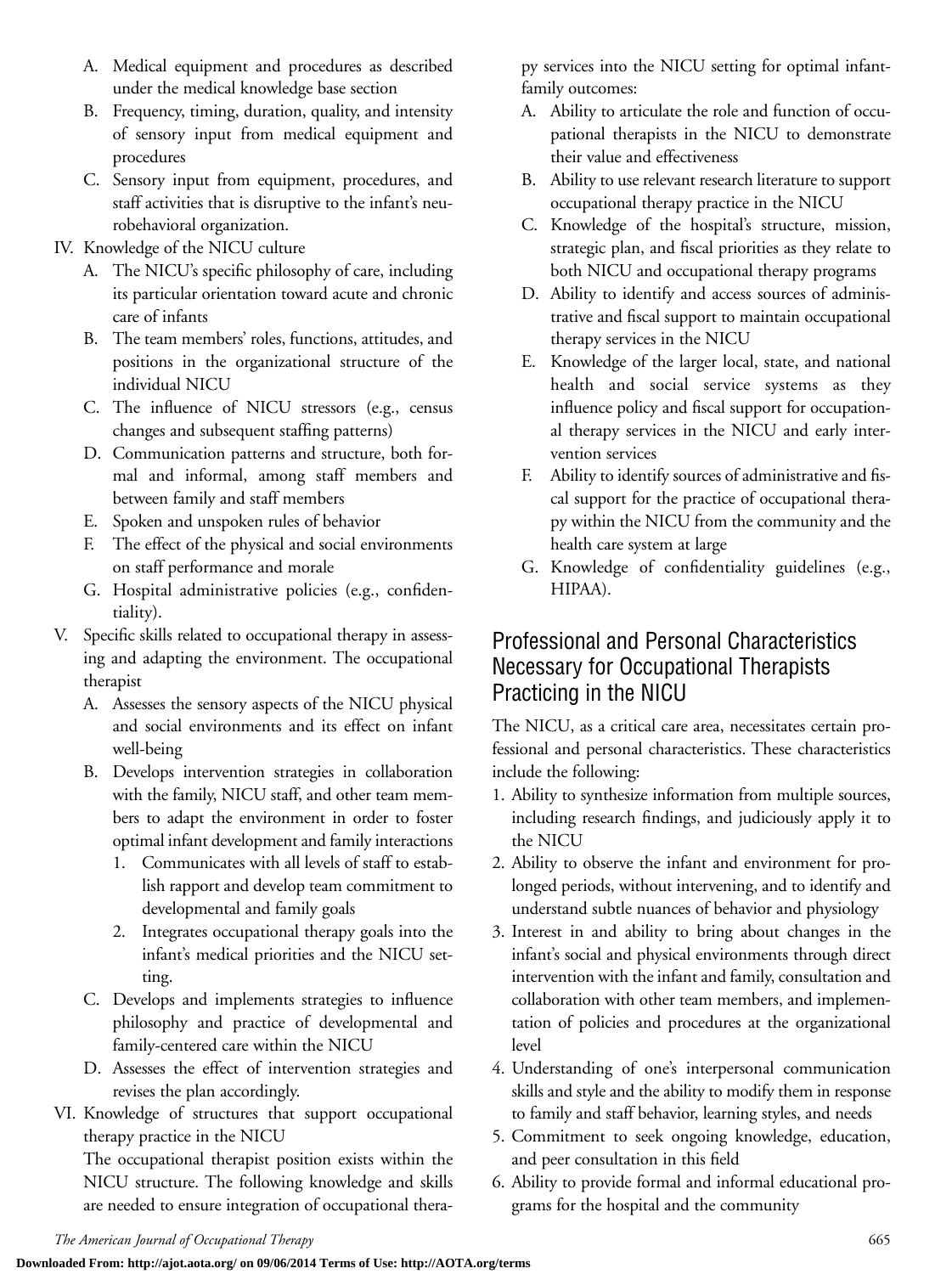- 7. Insight into one's professional knowledge and skills
- 8. Ability to value, communicate, and collaborate with other NICU team members, community-based early intervention programs, and other resources
- 9. Understanding of and ability to articulate one's values and attitudes about
	- a. The rights and responsibilities of families
	- b. Relationships between cultural or religious beliefs and medical management decisions
	- c. Working with infants who ultimately may not survive
	- d. Working with infants who may have severe and permanent disabilities
	- e. Working with families whose values, attitudes, behaviors, and life circumstances differ from one's own
	- f. Allocating limited fiscal, personnel, and technological resources to sustain life.
- 10. Understanding of the *AOTA Code of Ethics* (2005) as it applies to the NICU.

# **Definitions**

#### **Activity**

"[T]he performance of a task or action by an individual" (World Health Organization [WHO], 2001, p. 10).

### **Activity Limitations**

"[D]ifficulties an individual may have in executing activities" (WHO, 2001, p. 10).

#### **Attachment**

"A bond between an infant and a caregiver, usually its mother. Attachment is generally formed within the context of a family, providing the child with the necessary feelings of safety and nurturing at a time when the infant is growing and developing. This relationship between the infant and his caregiver serves as a model for all future relationships" (Gale, 2005).

# **Body Functions**

"[T]he physiological or psychological functions of body systems" (including psychological functions; WHO, 2001, p. 10).

# **Body Structures**

"[A]natomical parts of the body, such as organs, limbs, and their components" (WHO, 2001, p. 10).

# **Bonding**

See *Attachment*.

# **Clinical Reasoning Skills in Occupational Therapy**

The process by which occupational therapists individualize and modify treatment. It includes not only the application

of theory to practice, but also the treatment of the meaning of illness as experienced by the individual and family (Mattingly, 1991).

### **Environmental Factors**

"[T]he physical, social, and attitudinal environment in which people live and conduct their lives" (WHO, 2001, p. 10).

#### **Environmental Neonatology**

The study of environment of newborn special care facilities and its impact on the medical and developmental status of at-risk infants (Gottfried & Gaiter, 1985).

#### **Family**

A unit composed of individuals who are linked by shared kinship, function, and/or responsibilities and who identify themselves in a common relationship (Crockenberg, Lyons-Ruth, & Dickson, 1993).

# **Family-Centered Care**

A constellation of philosophies, attitudes, and approaches to the care of children with special health and developmental needs that recognizes that the family is the constant in the child's life and that parent–professional partnerships are essential to effective and high-quality service delivery (Dunst, Trivette, & Deal, 1988; Institute for Family-Centered Care, 1990).

# **Goodness-of-Fit**

"When the properties of the environment and its expectations and demands are in accord with the organism's own capacities, characteristics, and style of behaving" (Chess & Thomas, 1999, p. 3).

# **Impairments**

"[P]roblems in body function or structure such as a significant deviation or loss" (WHO, 2001, p. 10).

# **Infant Mental Health**

"Infant" refers to children under 3 years of age. "Mental" includes social–emotional and cognitive domains. "Health" refers to the well-being of young children and families (Fraiberg, 1980). A multidisciplinary intervention approach for the "early identification of risk and treatment to reduce the likelihood of serious developmental failure and relationship disturbance" (Weatherston, 2002, p. 1).

# **Medical Caregivers**

House staff involved in the care of infants in the NICU. Although personnel may vary between institutions, medical caregivers typically include nurses, physicians (e.g., neonatologists, attending physicians, residents, interns), therapists, pharmacists, nutritionists, and other personnel (adapted from U. S. National Library of Medicine, 2005).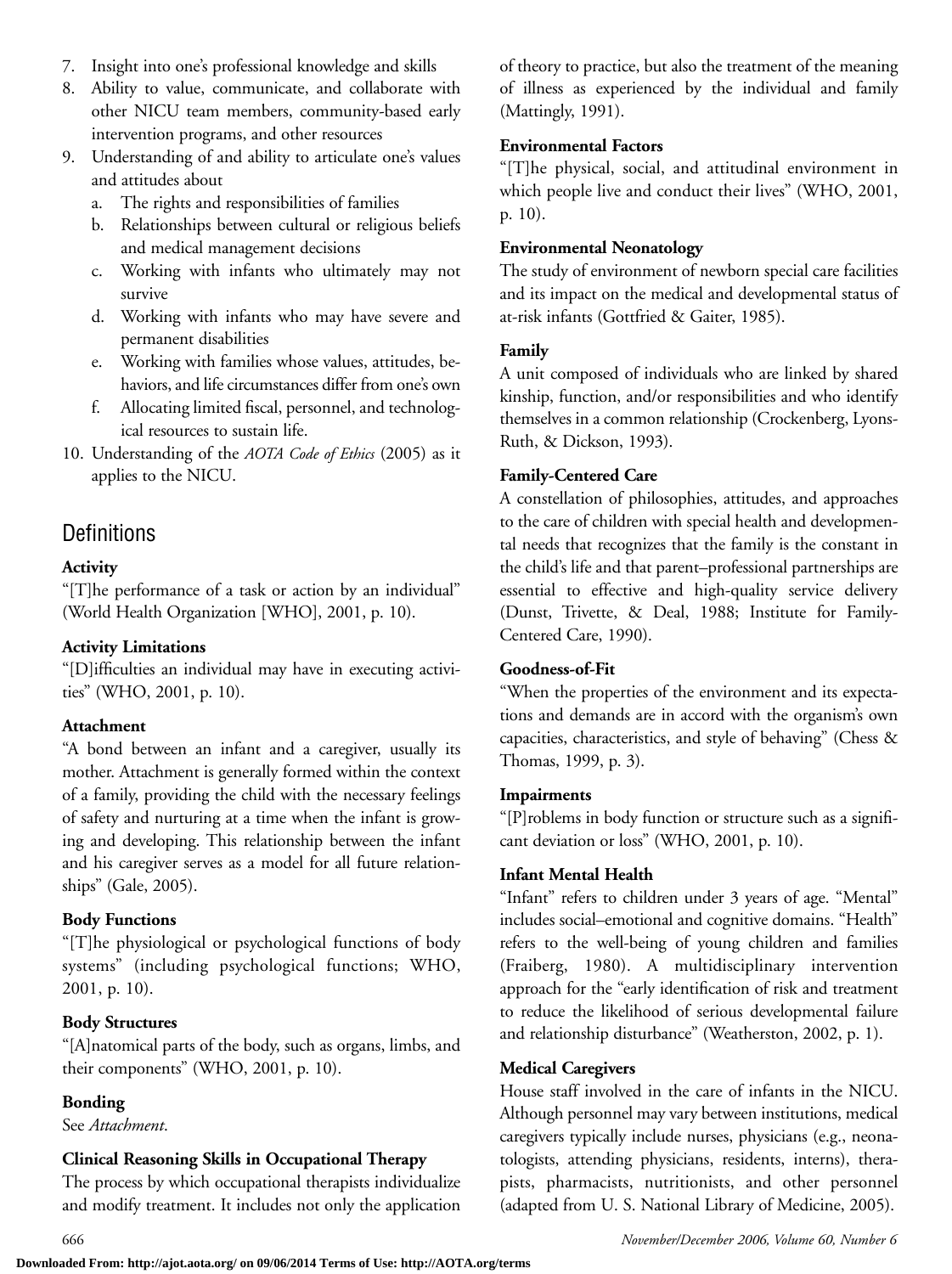#### **Neurobehavioral Organization**

An interrelationship among infant central nervous system integrity and maturation, behaviors, and the caregiving environment. The interrelationship is expressed in terms of self-regulation and mutual regulation of autonomic, motoric, state, and interactional functions (Als, 1982).

#### **Neurosocial**

The ability to interact as the nervous system matures in preterm infants. There are three developmental stages of neurosocial development: turning in, coming out, and reciprocity (Gorski, Davidson, & Brazelton, 1979).

#### **NICU**

Neonatal intensive care unit. Newborn Nurseries are designated as Basic (Level I), Specialty (Level II), or Subspecialty (Level III) on the basis of their responsibilities and the availability of special service. Basic Neonatal Care Nurseries (*Level I*) provide postnatal care to healthy newborn infants and are equipped to provide resuscitation and to stabilize ill newborn infants until they can be transferred to a neonatal intensive care facility. Specialty Care Nurseries (*Level II*) "provide care to infants who are moderately ill with problems that are expected to resolve rapidly or who are recovering from serious illness" after receiving subspecialty care. Subspecialty Nurseries (*Level III*) provide care to infants who are extremely premature, are critically ill or require surgical management (American Academy of Pediatrics & American College of Obstetricians and Gynecologists, 2004, p. 134).

#### **Participation**

"[I]nvolvement in a life situation" (WHO, 2001, p. 10).

#### **Participation Restrictions**

"[P]roblems an individual may experience in involvement in life situations" (WHO, 2001, p. 10).

#### **Physiologic Instability**

Refers to a lack of balance or equilibrium within the autonomic nervous system. Signs of physiologic instability may include changes in cardiorespiratory status (heart rate, respiratory rate, decreased oxygen saturation), color changes (pale, dusky, mottled, flushed), or visceral cues (yawning, sneezing, gagging, spitting up, hiccupping, having bowel movement). Conversely, an infant with physiologic stability will be calm with stable color and vital signs (Als, 1986).

#### **Regulatory Abilities**

The infant's capacity to modulate or modify his or her own state of arousal and neurobehavioral organization (Als, 1982).

#### **Relationship-Based Approach**

An approach that is "guided by a neurodevelopmental framework for understanding preterm infants and depends on the capacities of professionals to collaborate with one another and with families in support of the infants medical, developmental, and emotional well being" (Als & Gilkerson, 1997, p. 178).

# References

- Als, H. (1982). Toward a synactive theory of development: Promise for the assessment of infant individuality. *Infant Mental Health Journal, 3,* 229–243.
- Als, H. (1986). A synactive model of neonatal behavioral organization: Framework for the assessment of neurobehavioral development in the premature infant and for the support of infants and parents in the neonatal intensive care environment. *Physical and Occupational Therapy in Pediatrics, 6*(3/4), 3–53.
- Als, H., & Gilkerson, L. (1997). The role of relationship-based developmentally supportive newborn intensive care in strengthening outcome of preterm infants. *Seminars in Perinatology, 21,* 178–189.
- American Academy of Pediatrics, & American College of Obstetricians and Gynecologists. (2004). *Guidelines for perinatal care* (5th ed.). Elk Grove Village, IL: Author
- American Occupational Therapy Association. (2002). Occupational therapy practice framework: Domain and process. *American Journal of Occupational Therapy, 56,* 609–639.
- American Occupational Therapy Association. (2004a). Guidelines for supervision, roles, and responsibilities during the delivery of occupational therapy services. *American Journal of Occupational Therapy, 58,* 663–677.
- American Occupational Therapy Association. (2004b). Scope of practice. *American Journal of Occupational Therapy, 58,* 673–677.
- American Occupational Therapy Association. (2005). Standards of practice for occupational therapy. *American Journal of Occupational Therapy, 59,* 663–665.
- Chess, F., & Thomas, A. (1999). *Goodness of fit: Clinical applications from infancy through adult life.* Philadelphia: Brunner/ Mazel.
- Crockenberg, S., Lyons-Ruth, K., & Dickson, S. (1993). The family context of infant mental health: II. Infant development in multiple family relationships. In C. H. Zeanah (Ed.), *Handbook of infant mental health* (pp. 38–55). New York: Guilford.
- Dunst, C. J., Trivette, C. M., & Deal, A. G. (1988). *Enabling and empowering families: Principles and guidelines for practice.* Cambridge, MA: Brookline Books.
- Fraiberg, S. (1980). *Clinical studies in infant mental health.* New York: Basic Books.
- Gale, T. (2005). *The Gale encyclopedia of children's health: Infancy through adolescence.* Farmington Hills, MI: Thomson Gale.
- Gorski, P., Davidson, M. E., & Brazelton, T. B. (1979). Stages of behavioral organization in the high-risk neonate: Theoretical–clinical considerations. *Seminars in Perinatology, 3,* 61–73.
- Gottfried, A. W., & Gaiter, J. L. (1985). I*nfant stress under intensive care.* Baltimore: University Park Press.
- Institute for Family-Centered Care. (1990). *Association for the care of children's health.* Washington, DC: Author.

**Downloaded From: http://ajot.aota.org/ on 09/06/2014 Terms of Use: http://AOTA.org/terms**